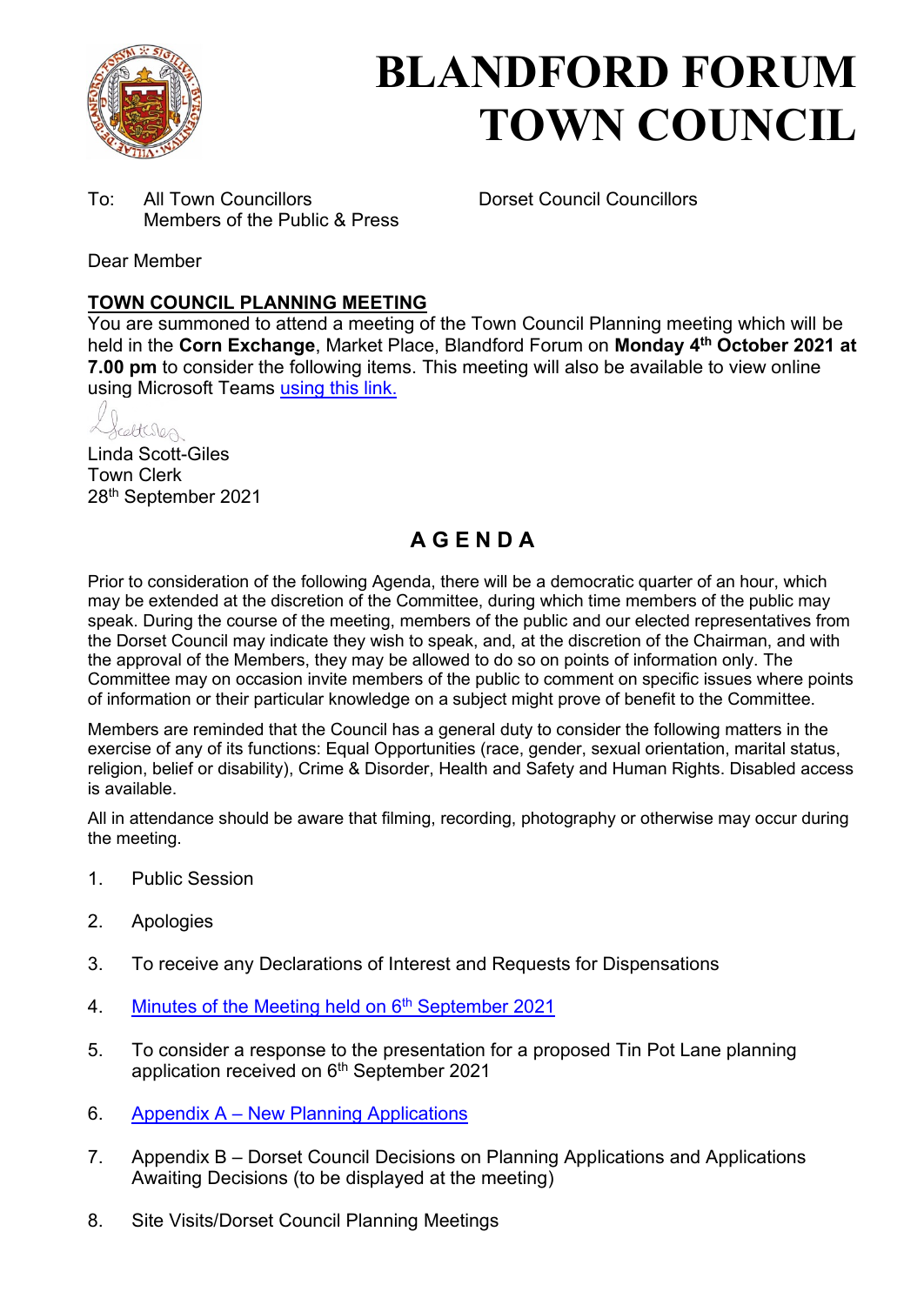- 9. Clerk's Report & Correspondence
- 10. [To consider supporting the extension of the North Dorset Trailway](#page-5-0) (further information sent separately to the agenda)
- 11. To consider appropriate action regarding the volume of traffic and issues on the by-pass around Blandford Forum (raised at the Town Council meeting on  $27<sup>th</sup>$  September 2021)

### **DATES OF FUTURE MEETINGS**

11<sup>th</sup> October Town & General Purposes Committee Meeting<br>18<sup>th</sup> September Town Council Meeting **Town Council Meeting** 1<sup>st</sup> November Planning Meeting

**Minutes of the Town Council and Committee meetings are available from Blandford Library, the Town Clerk's Office and at [www.blandfordforum-tc.gov.uk.](http://www.blandfordforum-tc.gov.uk/)** 



**Town Clerk's Office Church Lane, Blandford Forum Dorset DT11 7AD**





**Tel: 01258 454500 • Fax: 01258 454432 Email: admin@blandfordforum-tc.gov.uk [www.blandfordforum-tc.gov.uk](http://www.blandfordforum-tc.gov.uk/)**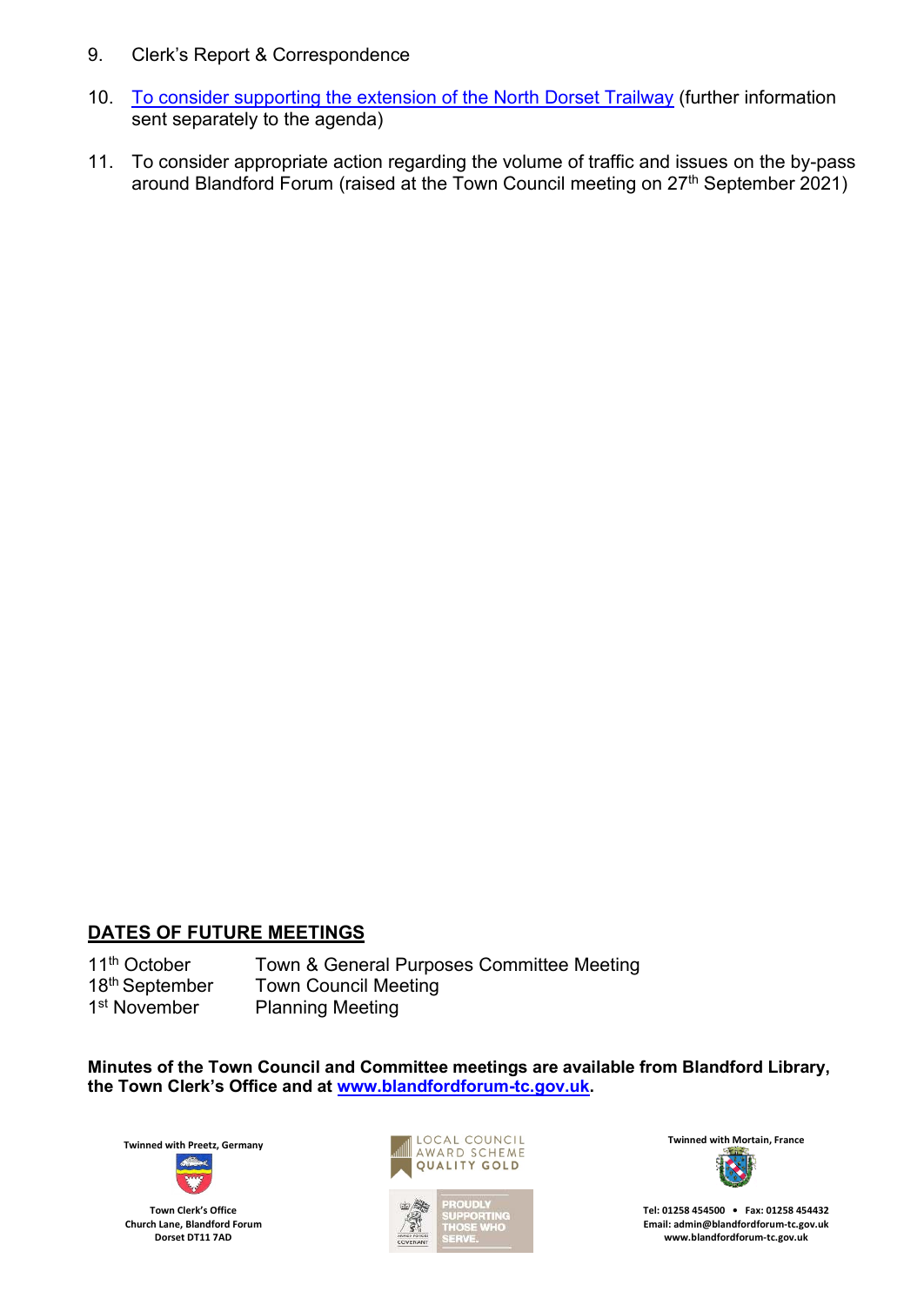## **PLANNING APPENDIX A – NEW PLANNING APPLICATIONS Planning Meeting on Monday 4th October 2021**

<span id="page-2-0"></span>

|                | <b>Application &amp; Date</b>                                                                   | <b>Application Details</b>                                                                                                                                      | <b>Comments/</b><br><b>Blandford + Neighbourhood Plan</b><br>2011-2033 |
|----------------|-------------------------------------------------------------------------------------------------|-----------------------------------------------------------------------------------------------------------------------------------------------------------------|------------------------------------------------------------------------|
|                | P/FUL/2021/01925<br><b>Clemdell Ltd</b><br>31 <sup>st</sup> August 2021                         | <b>10 East Street</b><br>Remove & replace first and second floor windows on front elevation                                                                     | B8 - Primary Shopping Area                                             |
| $\overline{2}$ | P/HOU/2021/02315<br>Mr & Mrs Roper<br>31 <sup>st</sup> August 2021                              | <b>10 Stevens Close</b><br>Erect Rear and side two storey extension.                                                                                            |                                                                        |
| 3              | P/FUL/2021/01836<br><b>Holland Estates</b><br>(Blandford) Ltd<br>2 <sup>nd</sup> September 2021 | <b>Holland Enterprise Park Holland Way</b><br>Erection of 13 no. industrial units, continuation of existing service road &<br>associated drainage works         | B3 - Employment                                                        |
| 4              | P/HOU/2021/01795<br>P & L Moore<br>2 <sup>nd</sup> September 2021                               | <b>Barden Stour Road</b><br>Erection of Single Storey Extension to replace garage                                                                               |                                                                        |
| 5              | P/HOU/2021/02401<br>Mr & Mrs Benham<br>6 <sup>th</sup> September 2021                           | 34 Philip Road<br>Erect single storey annexe and garage/workshop. Demolish existing garage.                                                                     |                                                                        |
| 6              | P/FUL/2021/01918<br><b>Barefaced Brewing</b><br>Company<br>7 <sup>th</sup> September 2021       | <b>Holland Business Park, Unit 1 Holland Way</b><br>Change of use from retail to micro brewery and drinking establishment, creation<br>of outdoor seating area. | B3 - Employment                                                        |
|                | P/HOU/2021/02586<br>Mr G Fisher<br>7th September 2021                                           | Gwynfa Lodge 114 Salisbury Road<br>Erect two storey side extension                                                                                              |                                                                        |
| 8              | P/HOU/2021/02208<br>Mr & Mrs Rowland<br>15th September 2021                                     | 29 White Cliff Mill Street<br>Erect single storey extension.                                                                                                    | B11 - Managing Design in the<br><b>Conservation Area</b>               |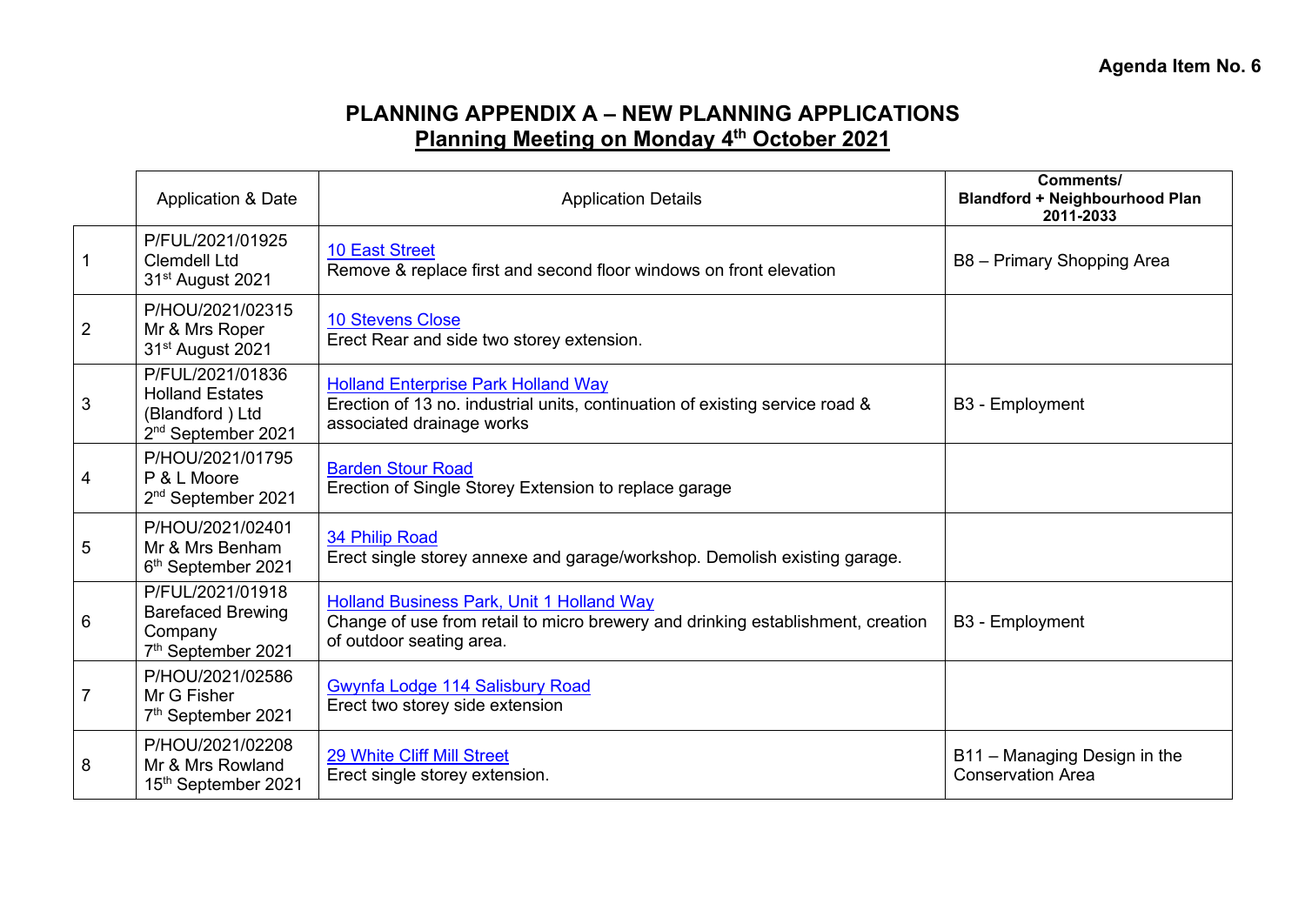|                 | <b>Application &amp; Date</b>                                                | <b>Application Details</b>                                                                                                                                                                                                                                                                                              | Comments/<br><b>Blandford + Neighbourhood Plan</b><br>2011-2033 |
|-----------------|------------------------------------------------------------------------------|-------------------------------------------------------------------------------------------------------------------------------------------------------------------------------------------------------------------------------------------------------------------------------------------------------------------------|-----------------------------------------------------------------|
| 9               | P/LBC/2021/02209<br>Mr & Mrs Rowland<br>15th September 2021                  | 29 White Cliff Mill Street<br>Erect single storey extension, remove chimney, carry out internal and external<br>alterations.                                                                                                                                                                                            | B11 - Managing Design in the<br><b>Conservation Area</b>        |
| 10              | P/RES/2021/02327<br>JKL (Enterprises) Ltd<br>21 <sup>st</sup> September 2021 | Land South Of 4 Greyhound Square Market Place<br>Erect 1 No. building comprising Tourist Information Centre and 3 No. commercial<br>units (use Classes A1, A2 or A3). (Reserved Matters application following grant<br>of Planning Permission No. P/VOC/2020/00430 to determine appearance,<br>landscaping and layout). |                                                                 |
| 11              | P/HOU/2021/03130<br>Mrs T Marley<br>23rd September 2021                      | <b>6 Liddington Crescent</b><br>Erect new single storey extension to front and side elevations, (demolish existing<br>conservatory).                                                                                                                                                                                    |                                                                 |
| 12 <sup>2</sup> | P/HOU/2021/03209<br>Mr & Mrs Cummins<br>27th September 2021                  | 4 Kites Corner Tin Pot Lane<br>Erect single storey extensions to N.W and S.W. elevations to form Garden<br>Room, Porch and Utility spaces.                                                                                                                                                                              |                                                                 |
| 13              | P/HOU/2021/03211<br>Mr & Mrs Vacher<br>27th September 2021                   | <b>26A Marston Close</b><br>Erect 2 storey rear extension                                                                                                                                                                                                                                                               |                                                                 |

## **Previous applications:**

|                                              |                                                                                                                            | <b>Town Council</b>                                                                                                                   | <b>Dorset Council</b>                                                                                                                                                                                                                                                                        |
|----------------------------------------------|----------------------------------------------------------------------------------------------------------------------------|---------------------------------------------------------------------------------------------------------------------------------------|----------------------------------------------------------------------------------------------------------------------------------------------------------------------------------------------------------------------------------------------------------------------------------------------|
| 2/2019/0612/FUL<br>Roper<br><b>June 2019</b> | <b>10 Stevens Close</b><br>Erect 1 No. dwelling, create new<br>vehicular and pedestrian access and 1<br>No. parking space. | The Town Council objects to the<br>application due to<br>overdevelopment of the area.                                                 | Withdrawn                                                                                                                                                                                                                                                                                    |
| 2/2019/1262/FUL<br>Roper<br>September 2019   | <b>10 Stevens Close</b><br>Erect 1 No. dwelling, create new<br>vehicular and pedestrian access and 1<br>No. parking space. | The Town Council objects to the<br>application due to insufficient<br>amenity space for the new dwelling<br>and insufficient parking. | Refused - The proposed site is<br>of insufficient area for the<br>development as proposed and<br>the scheme would result in a<br>cramped form of development<br>having a poor relationship with<br>adjoining properties and an<br>adverse effect upon the<br>character and appearance of the |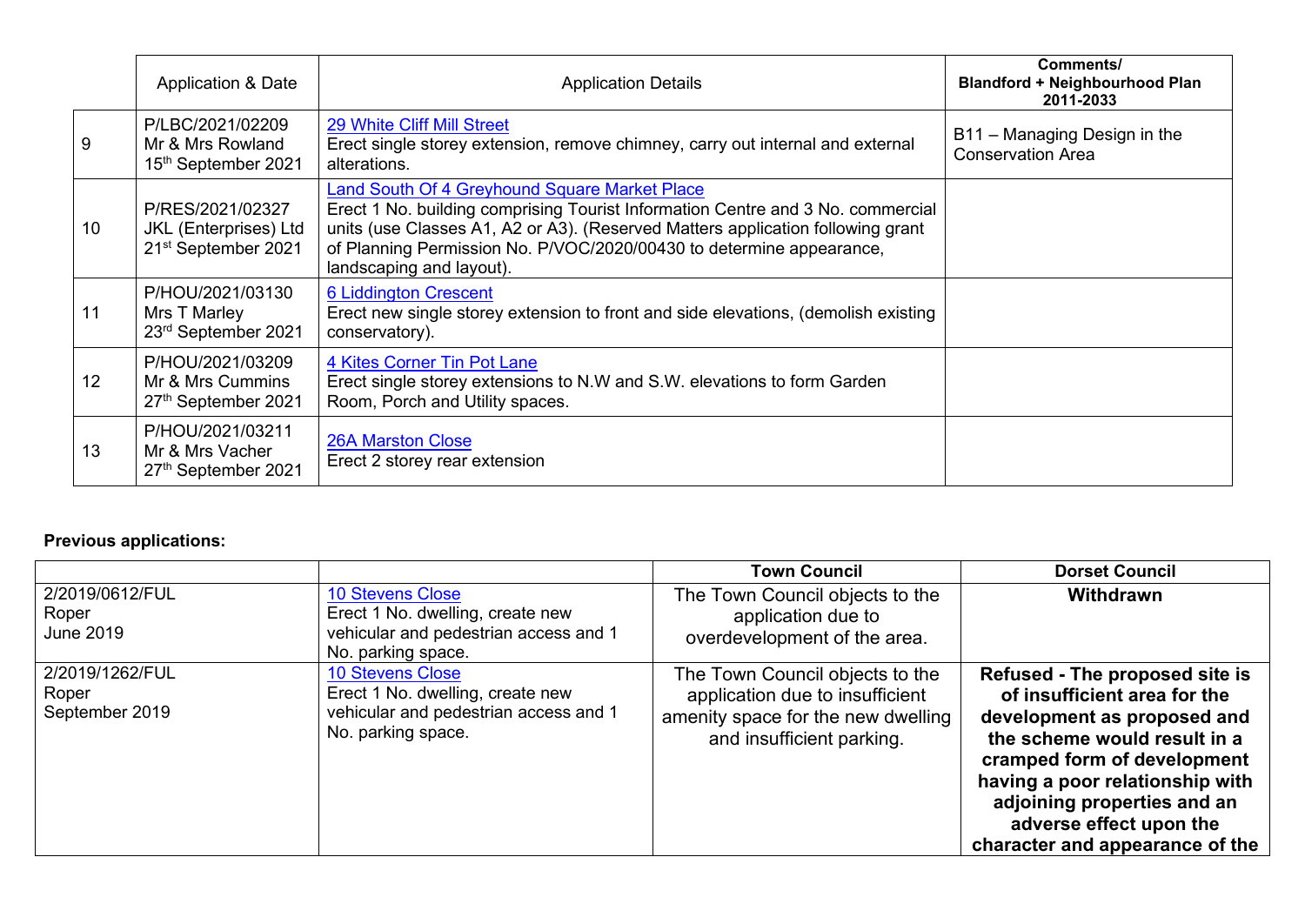|                                                   |                                                                                                                                                                                                                                                                                                                                                                                                             |                                                                                                                                                                                                                                                      | area and is contrary to North<br>Dorset Local Plan Part 1 (2011-<br>2031) Policy 7 and 24. |
|---------------------------------------------------|-------------------------------------------------------------------------------------------------------------------------------------------------------------------------------------------------------------------------------------------------------------------------------------------------------------------------------------------------------------------------------------------------------------|------------------------------------------------------------------------------------------------------------------------------------------------------------------------------------------------------------------------------------------------------|--------------------------------------------------------------------------------------------|
| P/HOU/2020/00193<br><b>Benham</b><br>October 2020 | 34 Philip Road<br>Demolish existing garage, rebuild garage<br>further forward and erect annexe in<br>garden                                                                                                                                                                                                                                                                                                 | The Town Council objects to the<br>application as it is an<br>overdevelopment of the site and<br>not in keeping with the street<br>scene. It also objects on the<br>grounds of lack of light and loss of<br>amenity to the neighbouring<br>property. | <b>Withdrawn</b>                                                                           |
| P/VOC/2020/00430<br>Lolligo Ltd<br>December 2020  | <b>Land South Of 4 Greyhound Square</b><br><b>Market Place</b><br>Develop the land by the erection of 1 No.<br>building comprising Tourist Information<br>Centre and 3 No. commercial units (use<br>classes A1, A2 or A3). (Outline<br>application to determine access and<br>scale). (Variation of condition No. 6 from<br>planning permission 2/2017/1934/OUT to<br>permit a lower finished floor level). | The Town Council reaffirms that it<br>has no objections to the<br>application.                                                                                                                                                                       | <b>Granted</b>                                                                             |